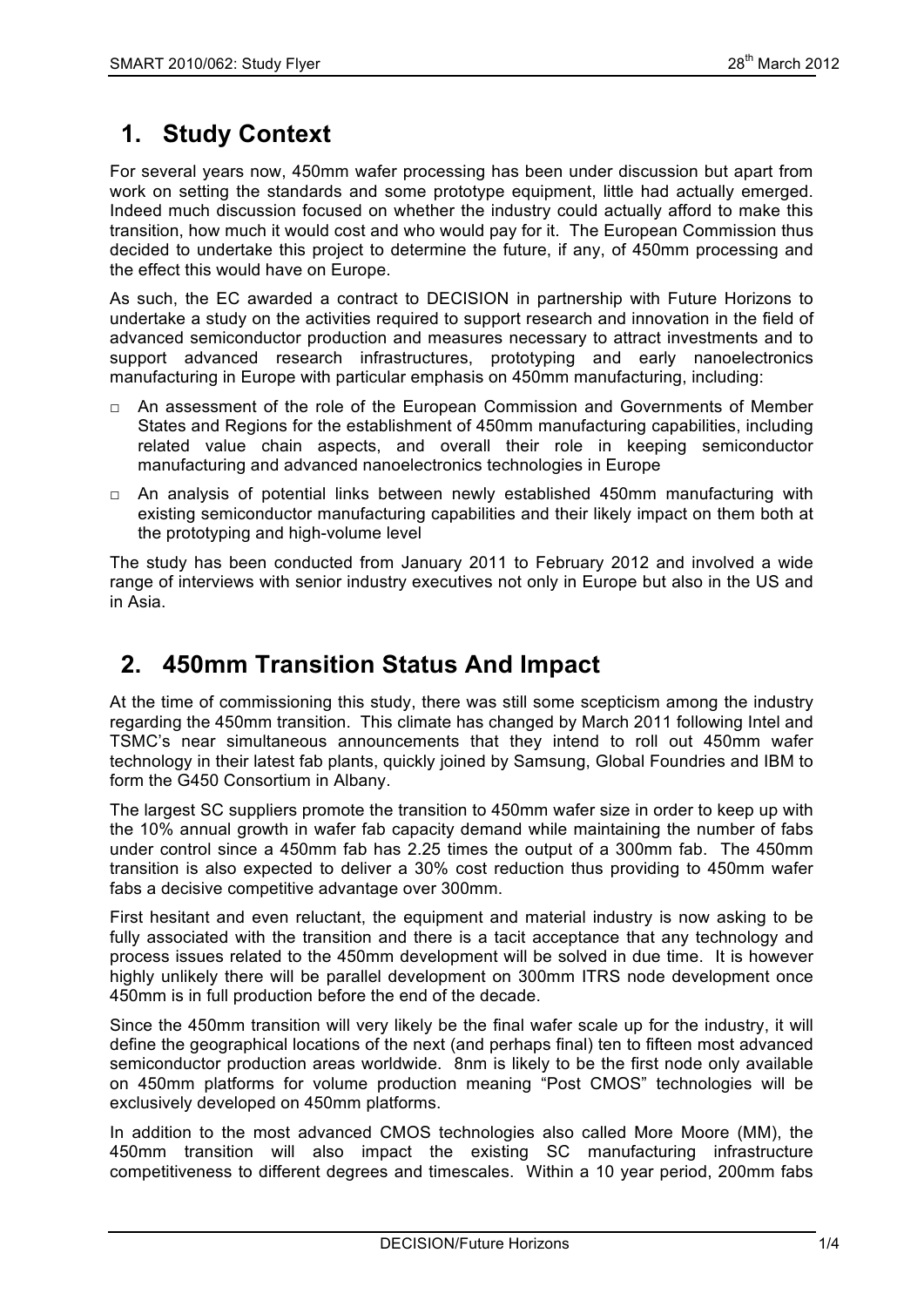will experience the earliest and strongest impact since 450mm fabs will generate 300mm spare capacities that will seek to penetrate 200mm markets quite similarly to what happened to 150mm fabs following the transition of advanced CMOS technologies to 300mm. Within a 15 to 20 years period, mature technologies could also be manufactured on 450mm and although it is possible some product categories may never be produced in 450mm, no product should be discounted provided the volumes are there.

# **3. EU SC Position With Regard To 450mm**

Europe SC industry still holds world leaderships in R&D and IC design technologies with world-class research institutes, IP suppliers and Universities but also in equipment and material industry with market leaders in key equipment and process areas. Other European strengths include utility and facility engineering. However the situation is not a good one for IC production since Europe has missed the 300mm transition and the European SC manufacturing base is now mostly composed of 200mm fabs with only few 300mm sites. Indigenous IC suppliers focus on their leaderships in advanced products based on more mature technologies (More than Moore – MtM) that will continue to be manufactured on primarily 150mm and 200mm wafers for some time to come. Coincidentally, Europe indigenous IC device manufacturing activities failed from 12% of worldwide investment in 2004 to only 4% in 2011. Europe is now at a crossroads.

The 450mm highlights divergences of views and priorities across the European SC supply chain since there is currently no commitment from European IDMs to 450mm with only one firm incorporating 450mm into its long-term strategic plan. On the contrary, equipment and material suppliers consider 450mm as an opportunity to secure their leaderships and grow their business. There is also the underlying fear that 450mm technology support in Europe would be to the detriment of current 300mm necessary development and vice versa.

However, this passionate debate tends to ignore the fundamental reality that it is only a matter of time before today's leading edge MM will form the base for tomorrow's MtM. The fact remains that the transition to 450mm will impact all levels of the European SC supply chain, from SC fabs suppliers (facilities, equipment & material suppliers) to IC device manufacturers and designers, albeit with different timescales and to different degrees, depending on companies activities and portfolios. But nonetheless, all will be impacted.

Europe will lose advanced and competitive SC manufacturing infrastructure without a European long-term industrial vision guiding and enabling the coordination of all stakeholders. Such a long-term vision shall not oppose 300mm or 450mm but rather consider both in parallel as part of an advanced manufacturing continuum, taking into account all the stages of the SC supply chain.

The fact remains that the 450mm transition will require very significant levels of investment and funding compared to the investment patterns for 300mm. Once such a transition has been realized, funding will also be necessary to attract wafer fab investment up to \$10 billion depending on fab configuration. The capability of Europe to first play a role in the transition and ultimately host 450mm fab(s) will thus be conditioned to two factors, namely an industrial commitment to 450mm in Europe and a significant degree of coordination between all funding instruments available at local, national and community levels.

# **4. Towards An Integrated European 450mm Strategy**

The study analyses in detail the cost and impact of three 450mm scenarios for Europe based on the amount of resources available, the timing and the industrial target. This includes the innovative concept of a 450mm joint-fab model in Europe between IC device suppliers in true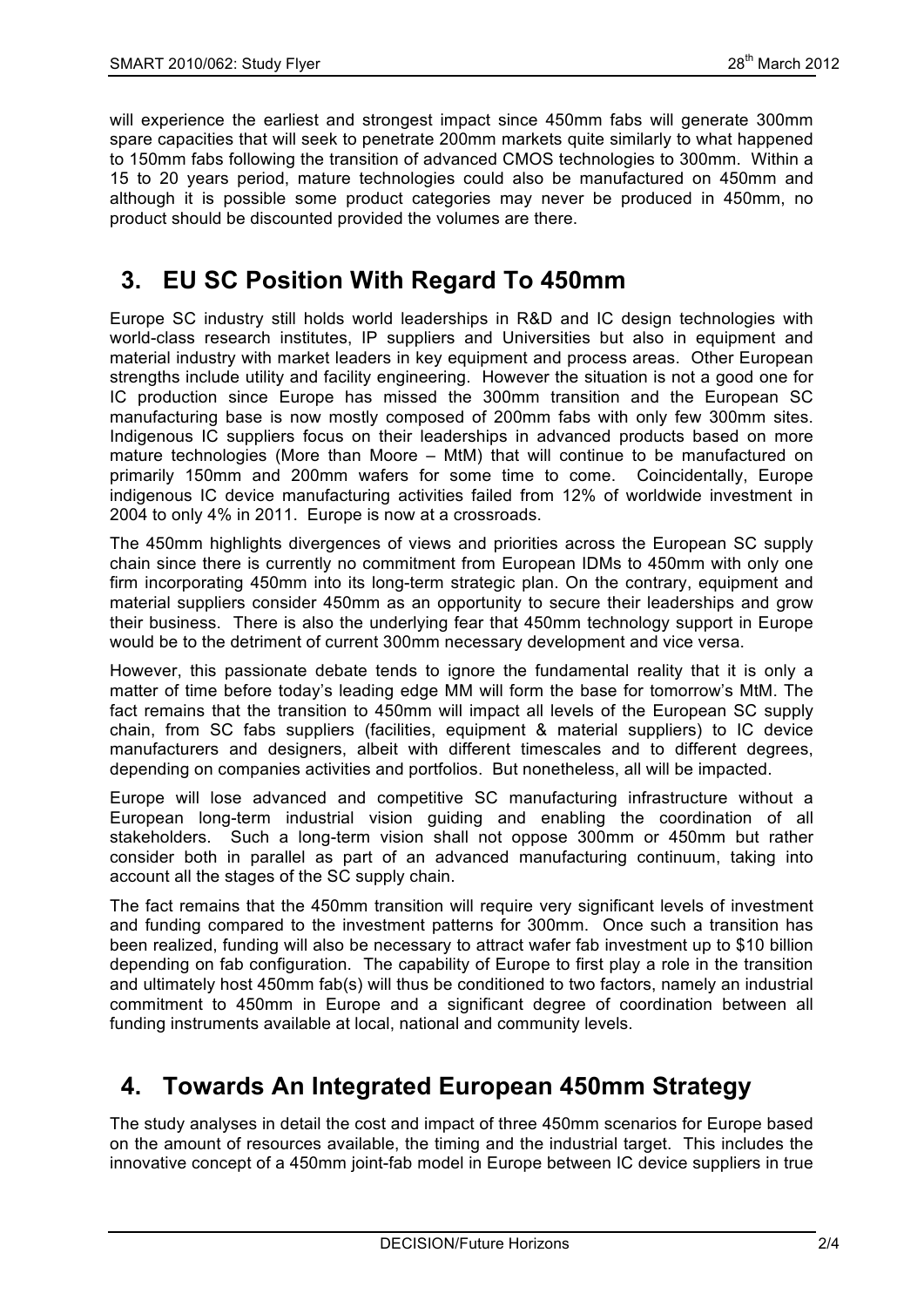partnership with equipment & material suppliers, initially targeting MtM products but providing a European bridge to MM technologies in due time.

Given the various possible scenarios and impacts, an ideal integrated approach towards a real 450mm European strategy can be delineated as follows:

#### **Phase 1: 2012 to 2017**

- Objective: Support equipment and material suppliers transition to 450mm
- Output: Basic research complementary to G450C activities and pre-production tools for European equipment suppliers leveraging the strength of existing European cooperation network
- Instruments: Combination of existing cooperative R&D programmes and a European 450mm pilot line (450E)
- Cost (public funding): Over half of the current budget for SC cooperative R&D in Europe over the next five year (US\$150 million per year)
- Funding mechanism: Existing instruments (ENIAC/CATRENE) with an increased contribution by EC together with new forms of funding and rules (see KET Report: pilot line funding) in order to increase the total budget to such levels that it will be possible to perform both 300mm necessary development and 450mm investment in parallel

#### **Phase 2: 2016 to 2020**

- Objective: Support the development of 450mm production facility(ies) either based on Foreign Direct Investment in a MM fab and/or a jointly-owned MtM fab
- Output: This depends on the fab typology (MM vs. MtM) but will secure long-term European leadership and access to the most advanced SC technologies. To ensure an integrated approach, Phase 2 needs to be undertaken in a timely manner to provide an industrial environment for the equipment/material suppliers to follow-up on their investments made in Phase 1
- Instruments: Grants, tax concessions, special loans and infrastructure investments, etc. In the case of a joint fab structure this could also be based on some kind of European-level funding
- Cost (public funding): Total subsidies in the range of US\$1 billion to US\$3 billion depending on the fab configuration including both up-front subsidies and on-going incentives cumulated over the life of the fab (up to 10 years). This requires setting the right investment framework to favour Foreign Direct Investment in state-of-the-art MM 450mm at national level and/or defining a common European strategy between EC and the parties involved for the development of a MtM 450mm joint fab

#### **Phase 3: 2020 & beyond**

- Objective: Continue to ensure attractiveness of Europe to SC manufacturing investment
- Output: Support a pilot line for the post-CMOS era and start the next innovation cycle. In a truly integrated approach this would ideally utilise the previously developed 450E **infrastructure**
- Instruments: On-going 'maintenance' support for the EU-based 450mm infrastructure together with similar Phase 1 instruments to develop the post-CMOS technology and associated equipment and materials
- Cost: Similar in relative size to Phase 1 for 450mm; prohibitive, if even do-able, without the successful implementation of Phase 1 and Phase 2 given that by 2020 450mm will be the only viable platform for advanced SC development